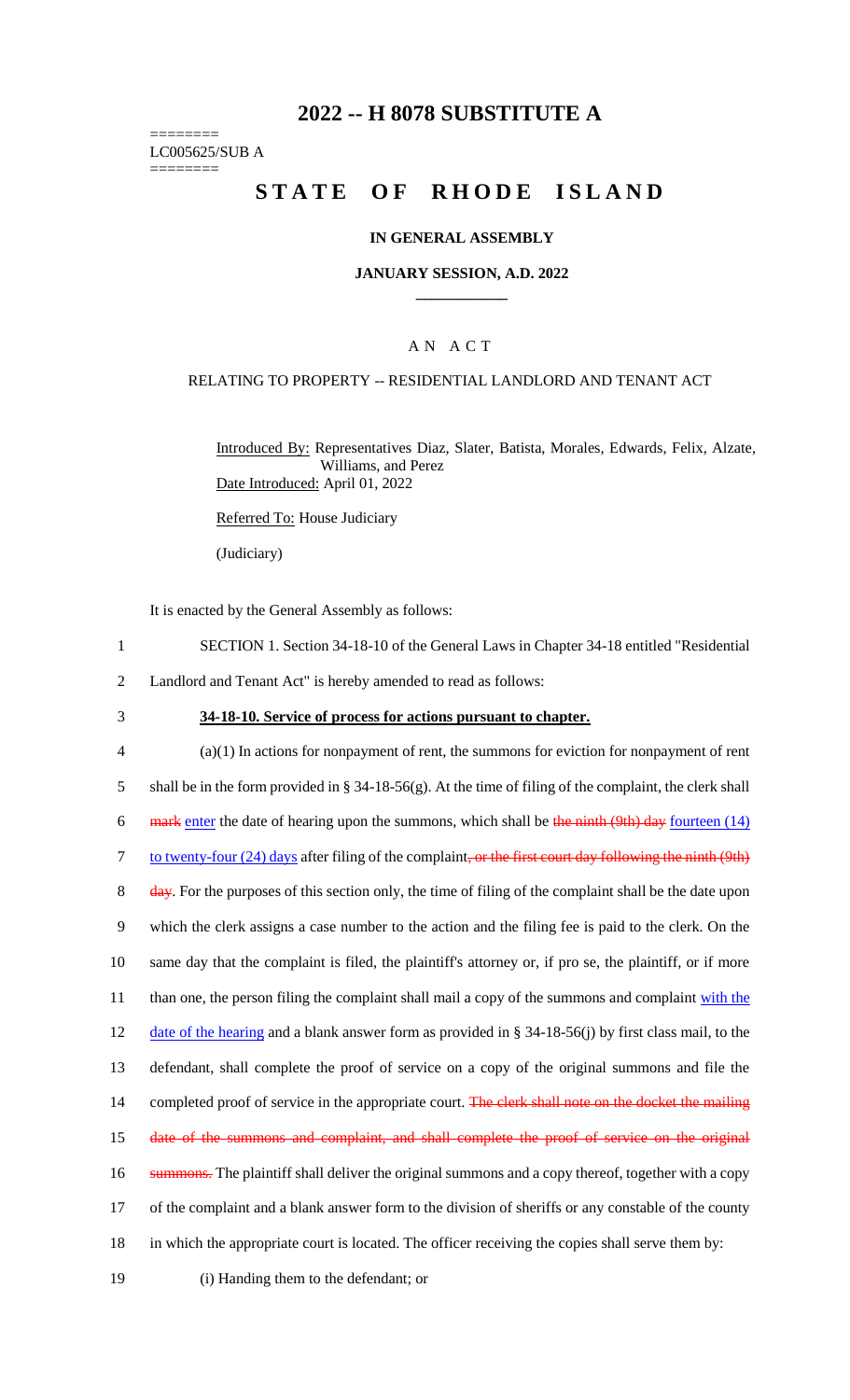(ii) Serving them at the defendant's dwelling unit to a person of suitable age and discretion

then residing therein; or

 (iii) If none be found, by posting them conspicuously on the door to defendant's dwelling unit.

 (2) The deputy sheriff or constable serving the summons and complaint shall make proof of service on the original summons and shall file it with the clerk of the appropriate court at or before the time of the hearing. The proof of service shall show the manner and the day, hour, and place of service, and shall show that the defendant was served no less than five (5) days before the hearing.

 (b) In all actions pursuant to this chapter other than for nonpayment of rent, the procedure shall be as follows:

 (1) The summons for eviction actions pursuant to §§ 34-18-36 and 34-18-38 shall be in the form provided in § 34-18-56(h). A blank answer, in the form provided in § 34-18-56(j) shall be served together with this summons.

 (2) The summons in all other actions pursuant to this chapter shall be in the form provided in § 34-18-56(i). Service shall be made pursuant to Rule 4 of the district court civil rules, or other appropriate rule of court.

 (c) If a landlord or tenant is not a resident of this state or is a corporation not authorized to do business in this state and engages in any conduct in this state governed by this chapter, or engages in a transaction subject to this chapter, he or she may designate an agent upon whom service of process may be made in this state. The agent shall be a resident of this state or a corporation authorized to do business in this state. The designation shall be in writing and filed with the secretary of state. If no designation is made and filed or if the process cannot be served in this state upon the designated agent, process may be served upon the secretary of state, but service upon the secretary of state is not effective unless the plaintiff or petitioner forthwith mails a copy of the process and pleading by registered or certified mail to the defendant or respondent at his or her last reasonably ascertainable address. An affidavit of compliance with this subsection shall be filed with the clerk of the court on or before the return day of the process, if any, or within any further time the court allows.

 (d) If at time of hearing it appears that the clerk failed to provide mail service as required by subsection (a), or that the mailed service was undeliverable, service shall nevertheless be deemed complete if proof of service reflects that service was accomplished in accordance with subsection  $(a)(1)(i)$  or  $(ii)$  of this section. If mailed service was defective and the tenant was prejudiced by shorter notice of the hearing, the tenant may seek the benefits of § 34-18-35(d) for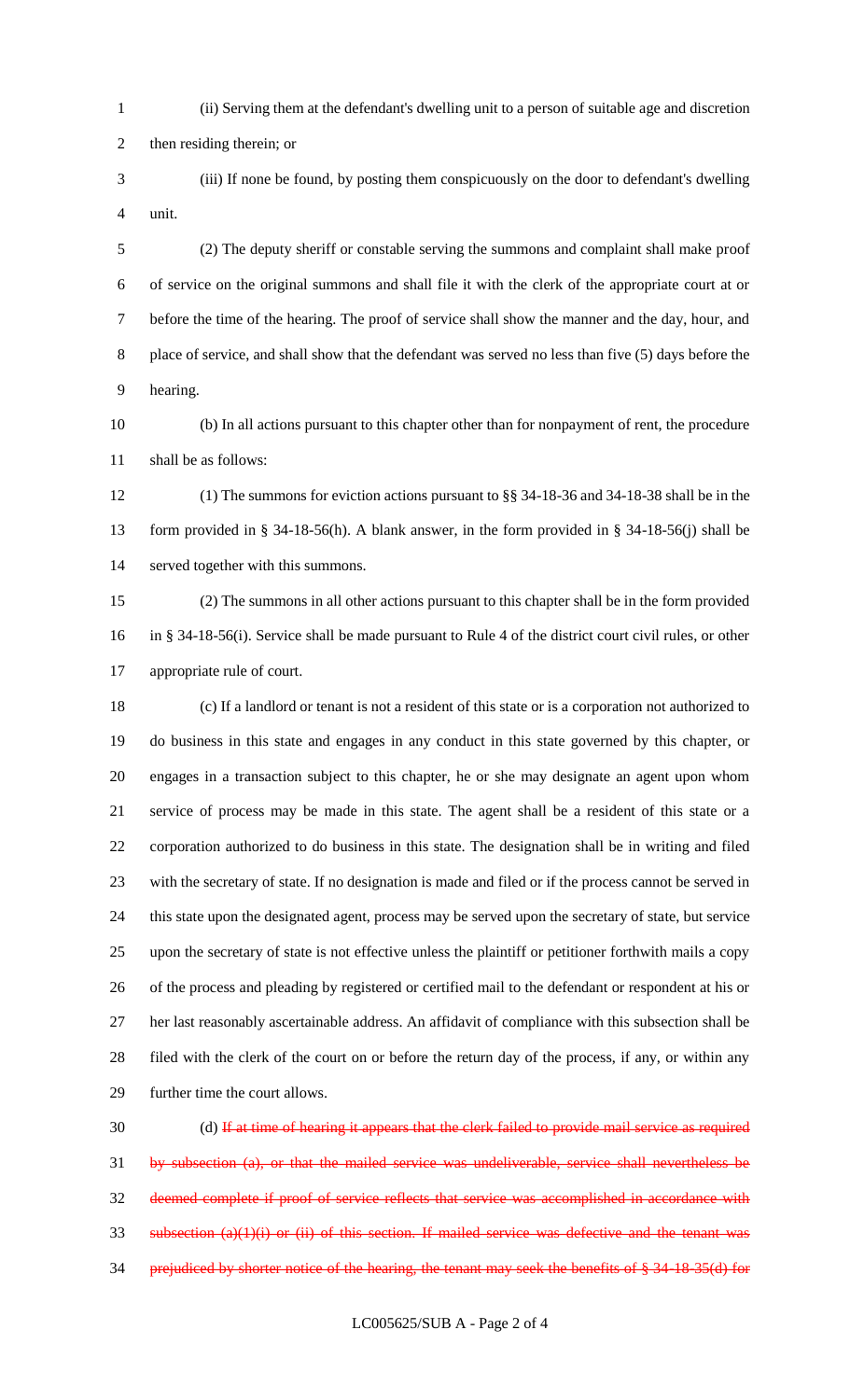# 1 late filing of discovery, if justice requires.

2 SECTION 2. This act shall take effect upon passage.

======== LC005625/SUB A ========